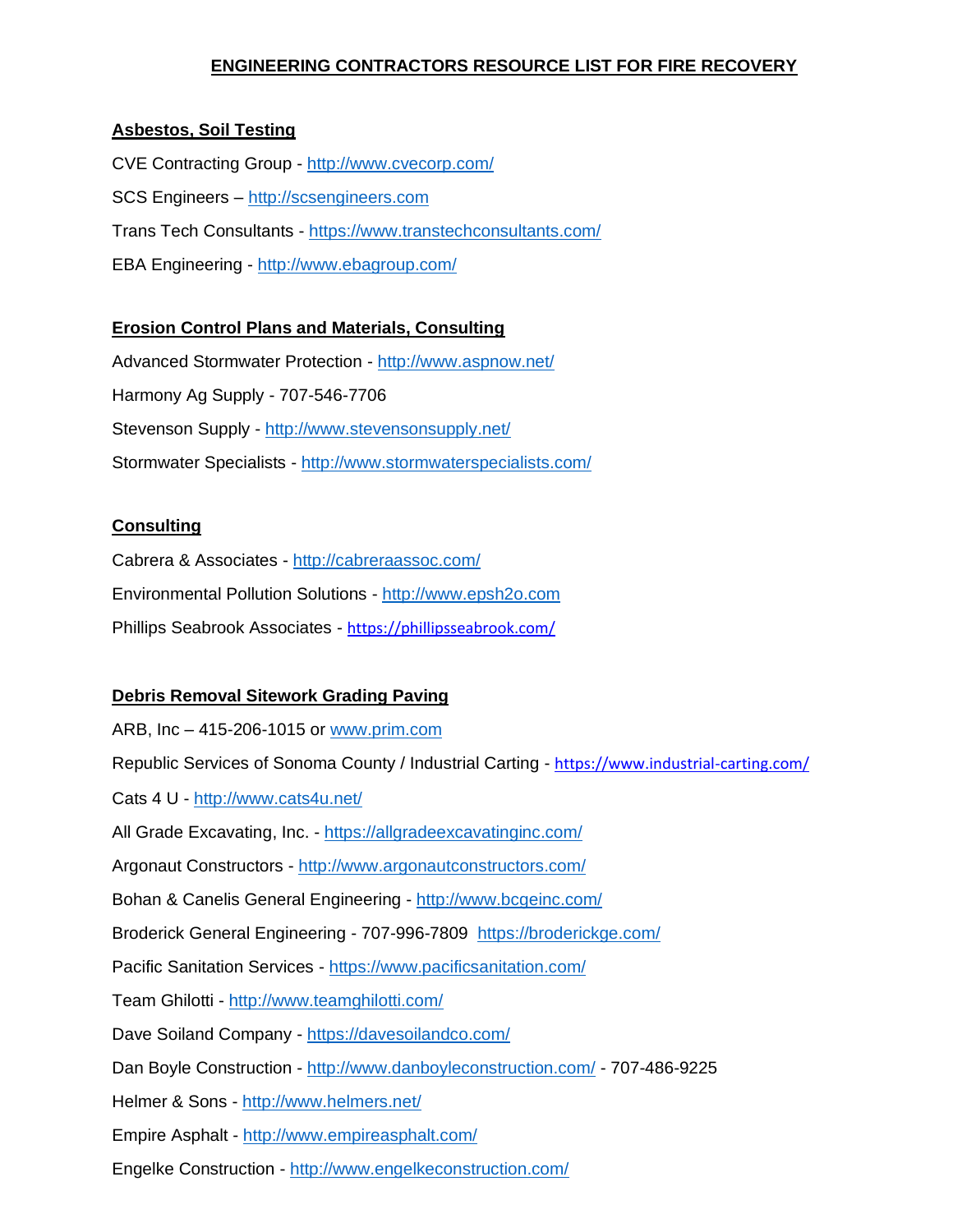Ghilotti Bros, Inc. - <http://www.ghilottibros.com/> Ghilotti Construction - <http://www.ghilotti.com/> GR Sundberg, Inc. - <http://www.grsinc.biz/> Nunley Engineering - <http://nunleyengineering.com/> North West General Engineering - <http://www.nwgen.com/> Oak Grove Construction - <http://www.oakgroveconstruction.com/> Peters Excavating, Inc - 707-876-3149 Daniel O Davis - <http://www.davisdemolition.com/> RCX - <http://www.rcx-inc.com/> Robison Construction - <https://krobisonconstruction.com/> San Jose Demolition Inc. – 408-638-7374 [–genaro@sanjosedemolition.com](mailto:genaro@sanjosedemolition.com) Serres Corporation - <http://www.serrescorp.com/> Sexton & Son Construction Co. Inc - <https://robbiesexton5.wixsite.com/mysite> Stillpoint, Inc. - <https://www.stillpointengineering.com/>707-526-1300 Eleven Engineering - <http://www.eleven-eng.com/> Siri Paving and Grading - <http://www.sirigradingandpaving.com/> Maggiora & Ghilotti - <http://www.maggiora-ghilotti.com/> Stripe and Seal - <http://www.stripensealinc.com/> Von Renner Construction - <http://www.vonrennerconstruction.com/> Wolff Contracting, Inc. - <https://wolffcontracting.com/>

### **Trucking Services**

Kadon Trucking - <http://www.kadontrucking.com/>

MAG Trucking – 510-782-8801

R & S Trucking - <http://www.rstrucking.com/>

Toby's Trucking - <http://tobystrucking.com/>

V Dolan Trucking - <http://www.vdolantrucking.com/>

Valdivia Trucking - <http://valdiviatrucking.com/>

Mike Neles Trucking - 707-328-4718

Greg's Trucking Service Inc. – 650-343-5946 – [gregstrucking@sbcglobal.net](mailto:gregstrucking@sbcglobal.net)

### **Gravel Suppliers**

BoDean - <http://bodeancompany.com/>

Canyon Rock Company - 707-887-2207